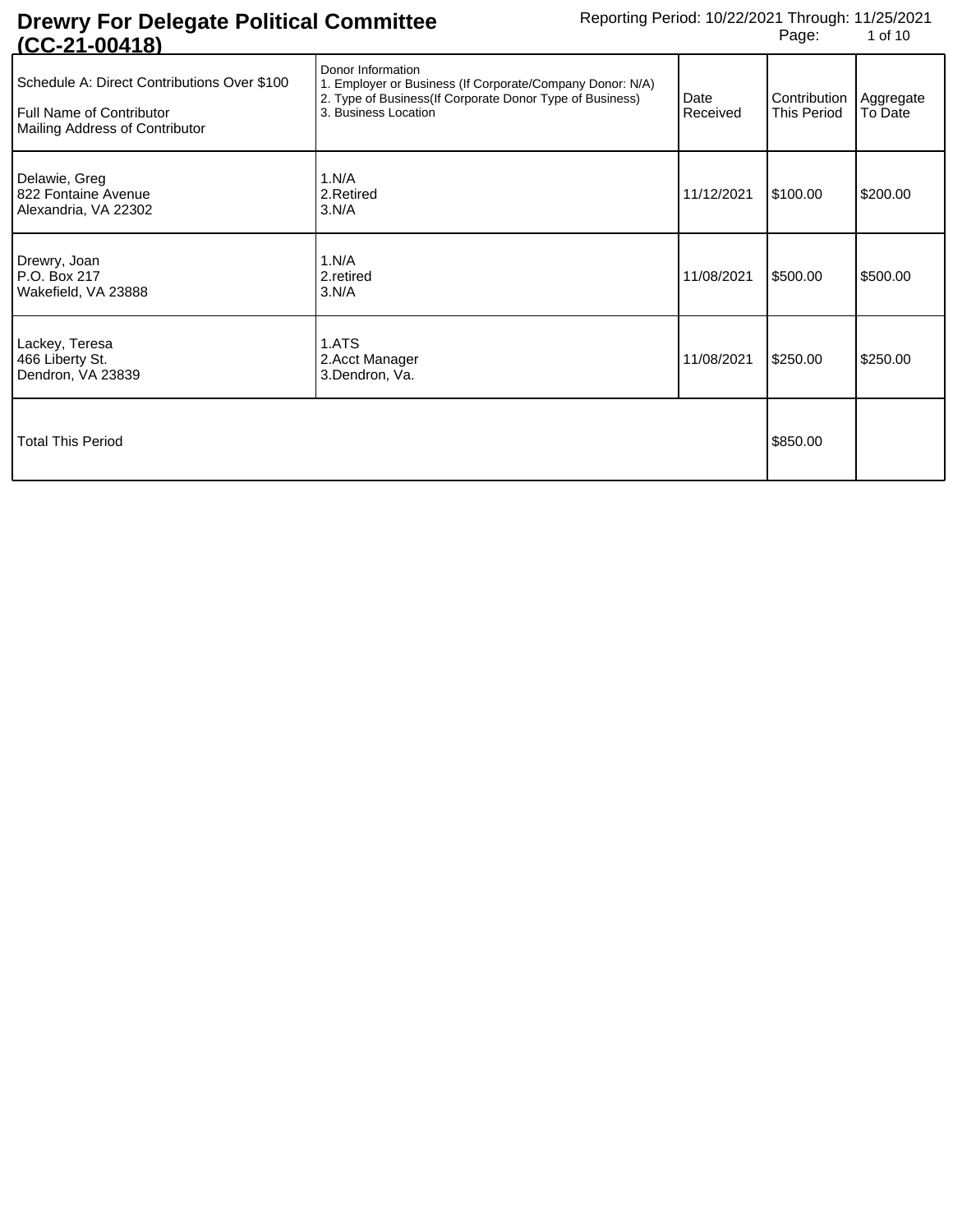| 1014004                                                                                                    |                                                                                                                                                                                                                                     |                  |                                                |             |
|------------------------------------------------------------------------------------------------------------|-------------------------------------------------------------------------------------------------------------------------------------------------------------------------------------------------------------------------------------|------------------|------------------------------------------------|-------------|
| Schedule B: In-Kind Contributions Over \$100<br>Full Name of Contributor<br>Mailing Address of Contributor | Donor Information<br>1. Employer or Business (If Corporate/Company Donor: N/A)<br>2. Type of Business(If Corporate Donor Type of Business)<br>3. Business Location<br>4. Service/Goods Received<br>5. Basis used to Determine Value | Date<br>Received | Contribution   Aggregate<br><b>This Period</b> | To Date     |
| Delawie, Torrence<br>822 Fontaine St.<br>Alexandria, VA 22302                                              | 1. none<br>2. Not employed<br>3. none<br>4. Post Cards<br>5. Actual Cost                                                                                                                                                            | 10/24/2021       | \$79.10                                        | \$208.60    |
| <b>Rock Eagle Productions</b><br>541 Strawberry Lane<br>Wakefield, VA 23888                                | 2. Video Commercials<br>3. Wakefield, Va.<br>4. Video Production<br>5. Fair Market Value                                                                                                                                            | 10/25/2021       | \$12,000.00                                    | \$12,000.00 |
| Rural Ground Game<br>676 Melrose Rd.<br>Rockingham, VA 22802                                               | 2. Consulting<br>3. Rockingham, Virginia<br>4. Consultant<br>5. Fair Market Value                                                                                                                                                   | 11/10/2021       | \$2,000.00                                     | \$4,000.00  |
| <b>Total This Period</b>                                                                                   |                                                                                                                                                                                                                                     |                  | \$14,079.10                                    |             |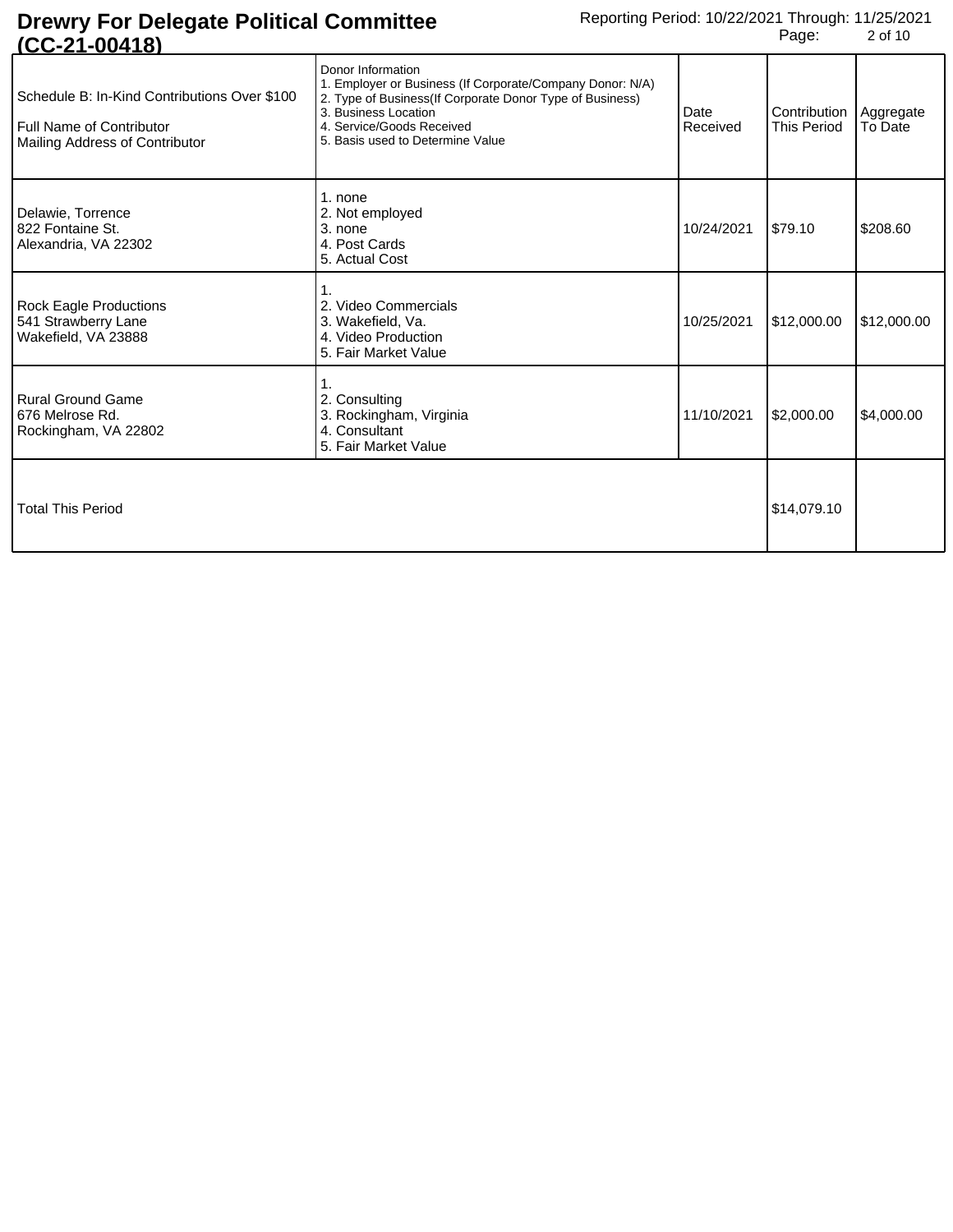No Schedule C results to display.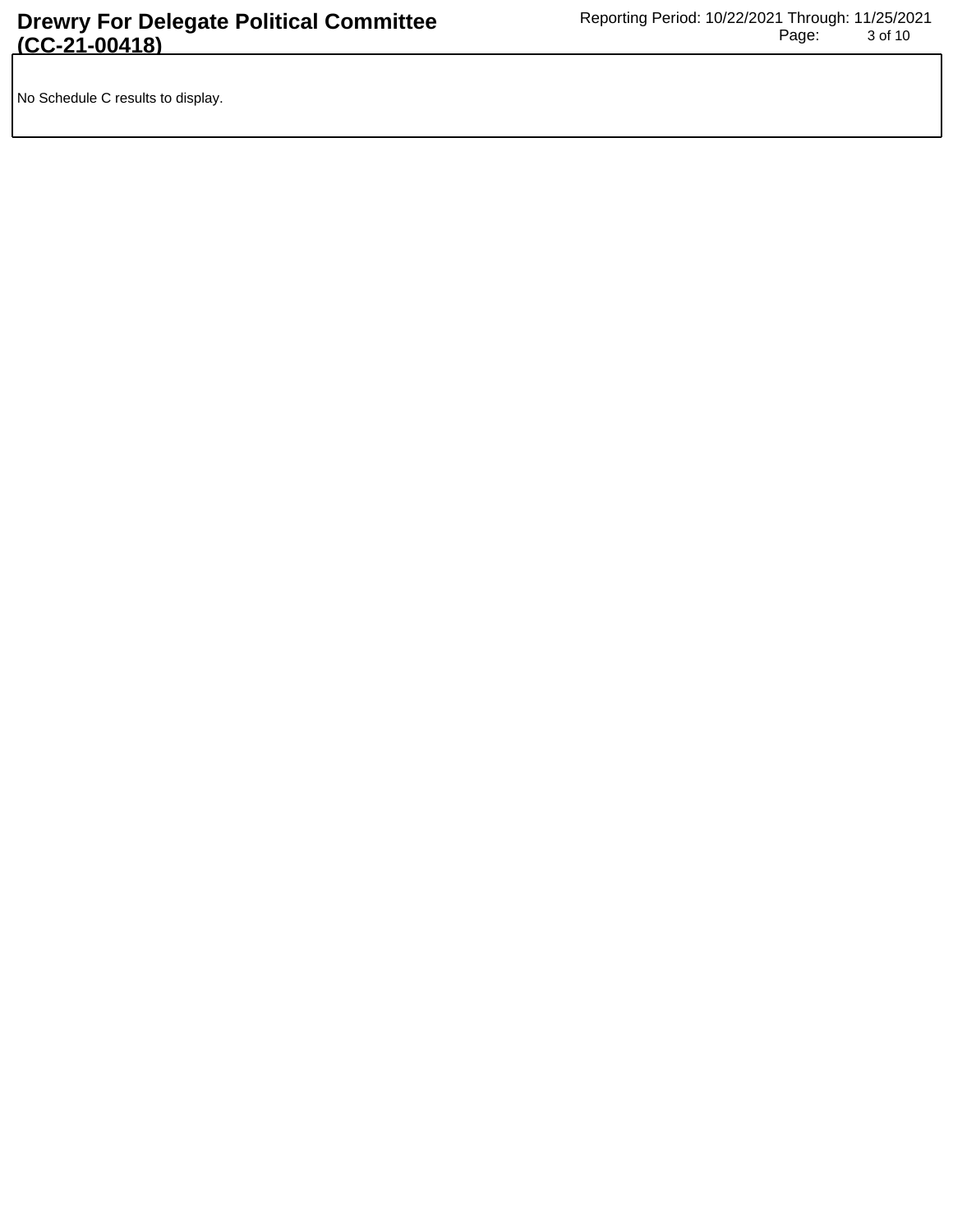| <u>1992 - 1994 199</u>                                              |                          |                                                 |                        |                |
|---------------------------------------------------------------------|--------------------------|-------------------------------------------------|------------------------|----------------|
| Schedule D: Expenditures<br>Person or Company Paid and Address      | Item or Service          | Name of<br>Person<br>Authorizing<br>Expenditure | Date of<br>Expenditure | Amount<br>Paid |
| Smithfield News Media<br>P.O Box 497<br>Franklin, VA 23851          | Advertising              | Michael<br>Drewry                               | 10/25/2021             | \$560.00       |
| <b>Rural Ground Game</b><br>676 Melrose Rd.<br>Rockingham, VA 22802 | Digital Ads              | Michael<br>Drewry                               | 10/26/2021             | \$3,000.00     |
| <b>Rural Ground Game</b><br>676 Melrose Rd.<br>Rockingham, VA 22802 | <b>Digital Ads</b>       | Michael<br>Drewry                               | 10/27/2021             | \$2,200.00     |
| Scale to Win<br>13742 Harper St.<br>Santa Ana, CA 92703             | <b>Texting Services</b>  | Michael<br>Drewry                               | 10/27/2021             | \$559.30       |
| Printwell Inc.<br>3407 Poplar Creek Lane<br>Williamsburg, VA 23188  | Printing                 | michael<br>Drewry                               | 10/29/2021             | \$148.30       |
| <b>Dollar General</b><br><b>County Drive</b><br>Wakefield, VA 23888 | Supplies                 | Michael<br>Drewry                               | 10/31/2021             | \$35.76        |
| <b>Great Valu</b><br>608 North County Drive<br>Wakefield, VA 23888  | <b>Meal Supplies</b>     | Michael<br>Drewry                               | 11/02/2021             | \$80.91        |
| Knecht, Jennifer<br>227 Carsley Rd.<br>Dendron, VA 23839            | <b>Campaign Services</b> | Michael<br>Drewry                               |                        |                |
| <b>Rural Ground Game</b><br>676 Melrose Rd.<br>Rockingham, VA 22802 | <b>Calling SErvices</b>  | Michael<br>Drewry                               | 11/06/2021             | \$300.00       |
| Scale to Win<br>13742 Harper St.<br>Santa Ana, VA 92703             | <b>Texting Services</b>  | Michael<br>Drewry                               | 11/06/2021             | \$250.04       |
| ActBlue<br>366 Summer Street<br>Somerville, MA 02144                | Fee                      | Michael<br>Drewry                               | 11/08/2021             | \$12.85        |
| ActBlue<br>366 Summer Street<br>Somerville, MA 02144                | Fee                      | Michael<br>Drewry                               | 11/08/2021             | \$1.39         |
| ActBlue<br>366 Summer Street<br>Somerville, MA 02144                | Fee                      | Michael<br>Drewry                               | 11/12/2021             | \$32.57        |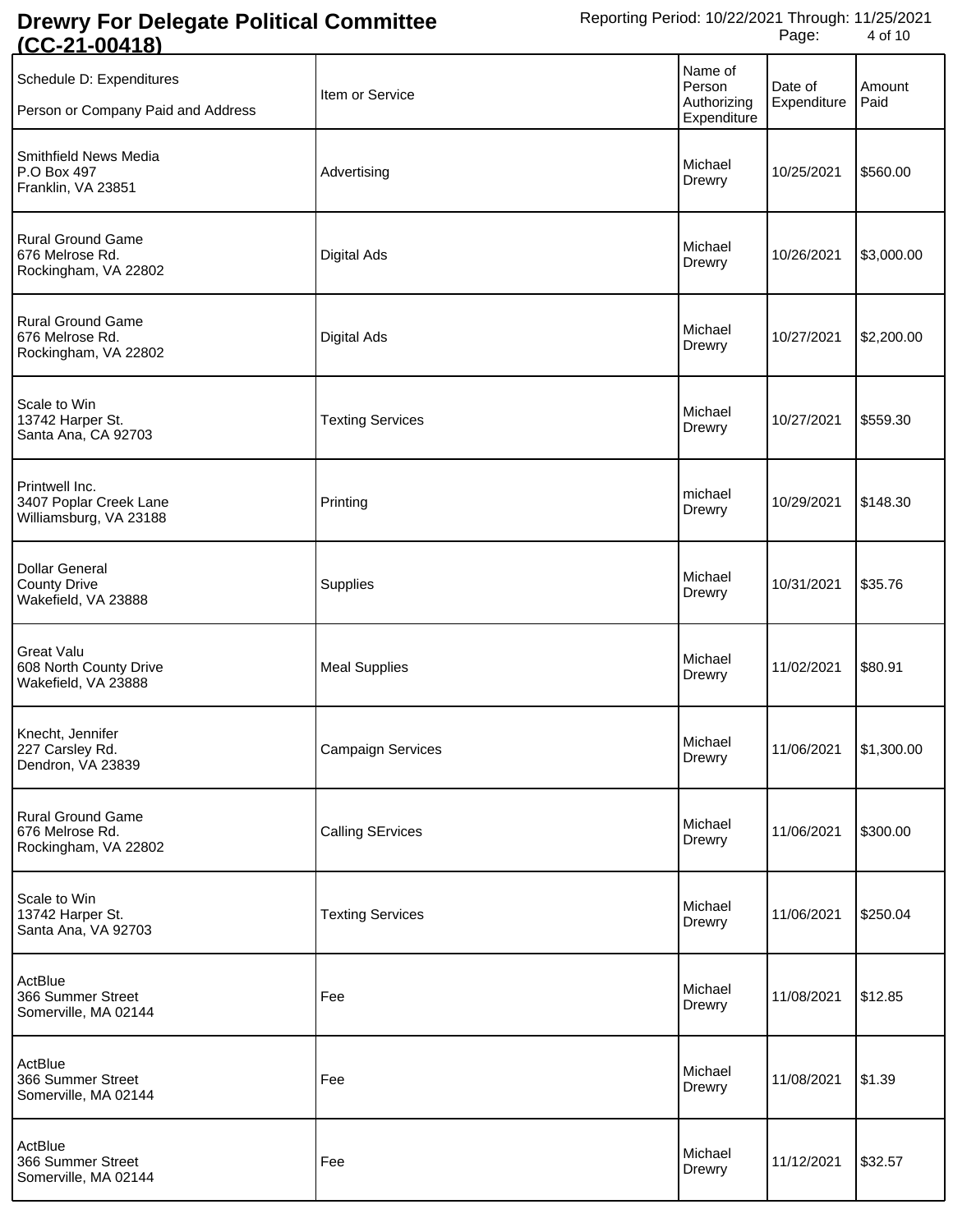| Schedule D: Expenditures<br>Person or Company Paid and Address | Item or Service | Name of<br>Person<br>Authorizing<br>Expenditure | Date of<br>Expenditure | Amount<br>Paid |
|----------------------------------------------------------------|-----------------|-------------------------------------------------|------------------------|----------------|
| ActBlue<br>366 Summer Street<br>Somerville, MA 02144           | Fee             | Michael<br>Drewry                               | 11/12/2021             | \$6.92         |
| Total This Period                                              |                 |                                                 |                        | \$8,488.04     |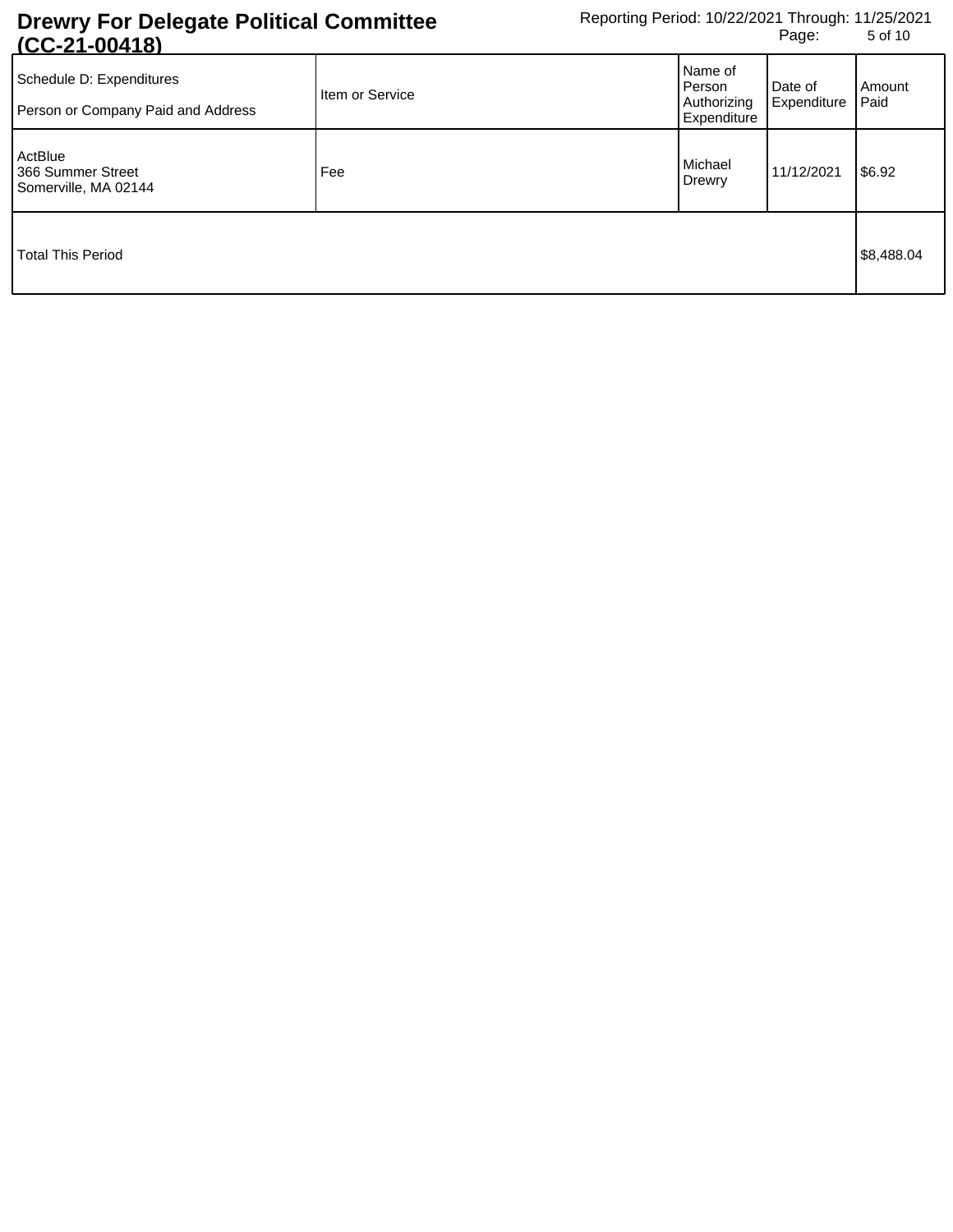| No Schedule E-1 results to display. |  |
|-------------------------------------|--|
|                                     |  |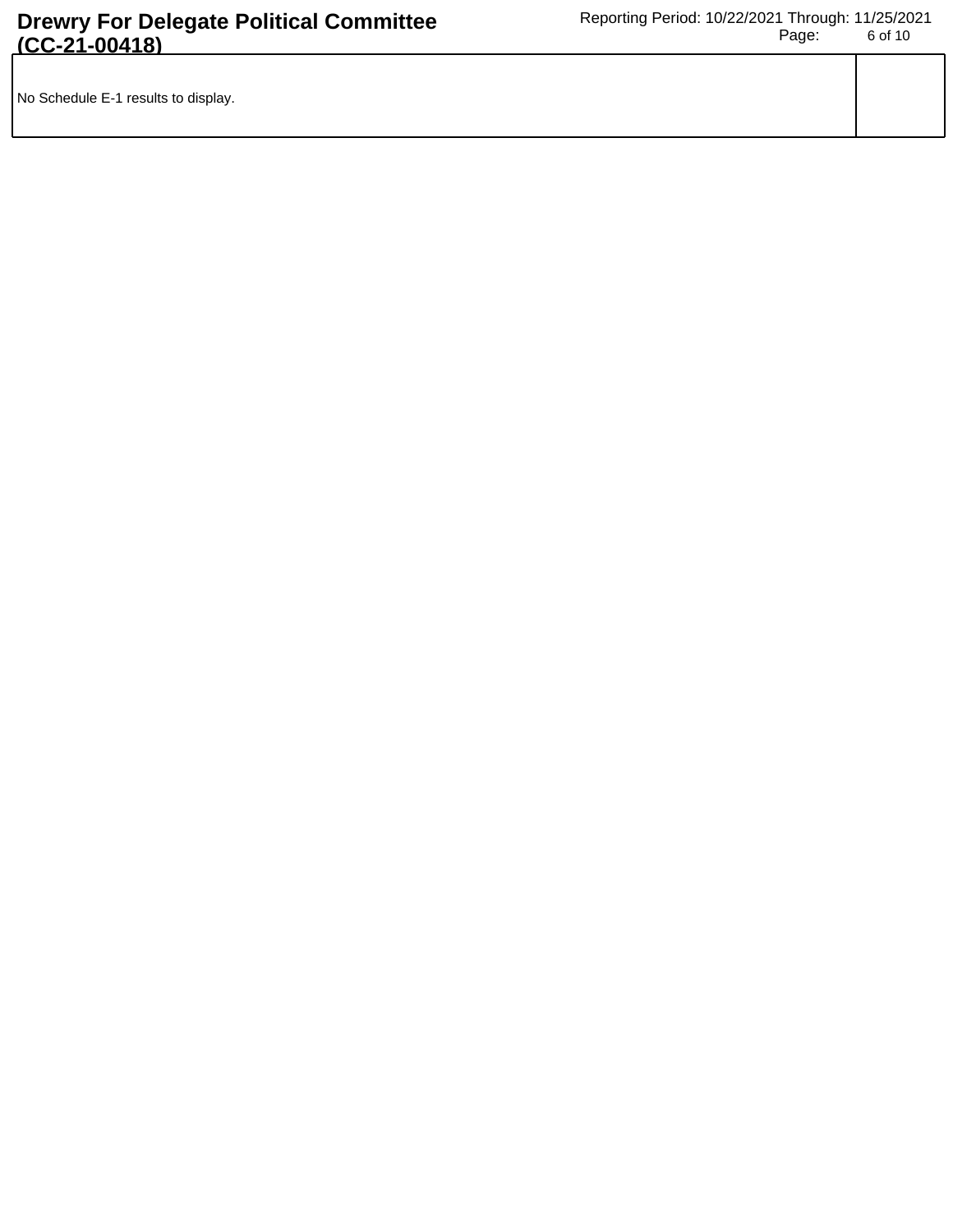| No Schedule E-2 results to display. |  |
|-------------------------------------|--|
|                                     |  |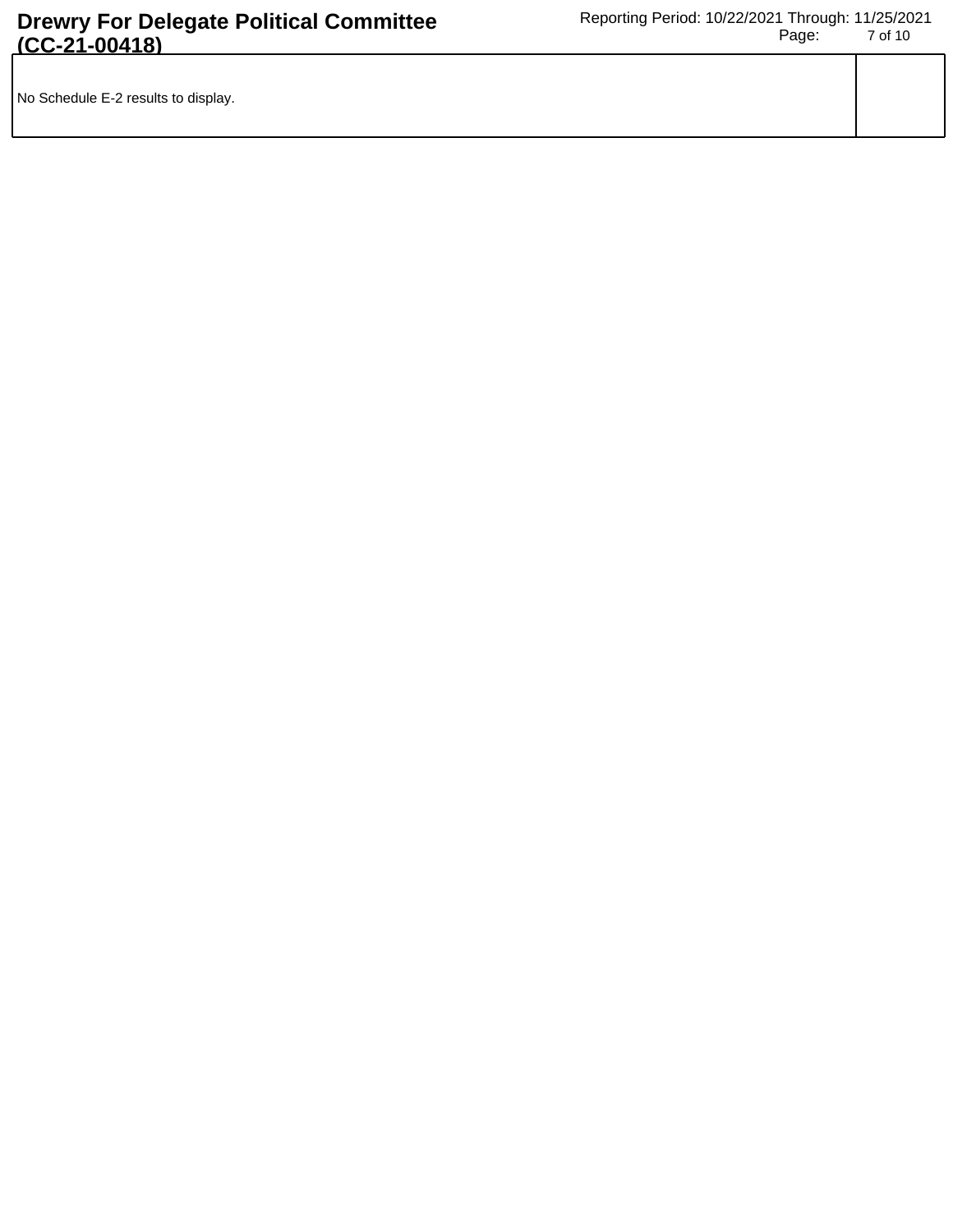| <u>100-21-004101</u>                                                                    |                      |                       |                               |
|-----------------------------------------------------------------------------------------|----------------------|-----------------------|-------------------------------|
| Schedule F: Debts remaining Unpaid as of this<br>Report<br>Name and Address of Creditor | Pupose of Obligation | Date Debt<br>Incurred | Amount<br>Remaining<br>Unpaid |
| Drewry, Michael<br>541 Strawberry Lane<br>Wakefield, VA 23888                           |                      | 04/16/2021            | \$200.00                      |
| Drewry, Michael H<br>541 Strawberry Lane<br>Wakefield, VA 23888                         |                      | 05/18/2021            | \$1,000.00                    |
| <b>Total This Period</b>                                                                |                      |                       | \$1,200.00                    |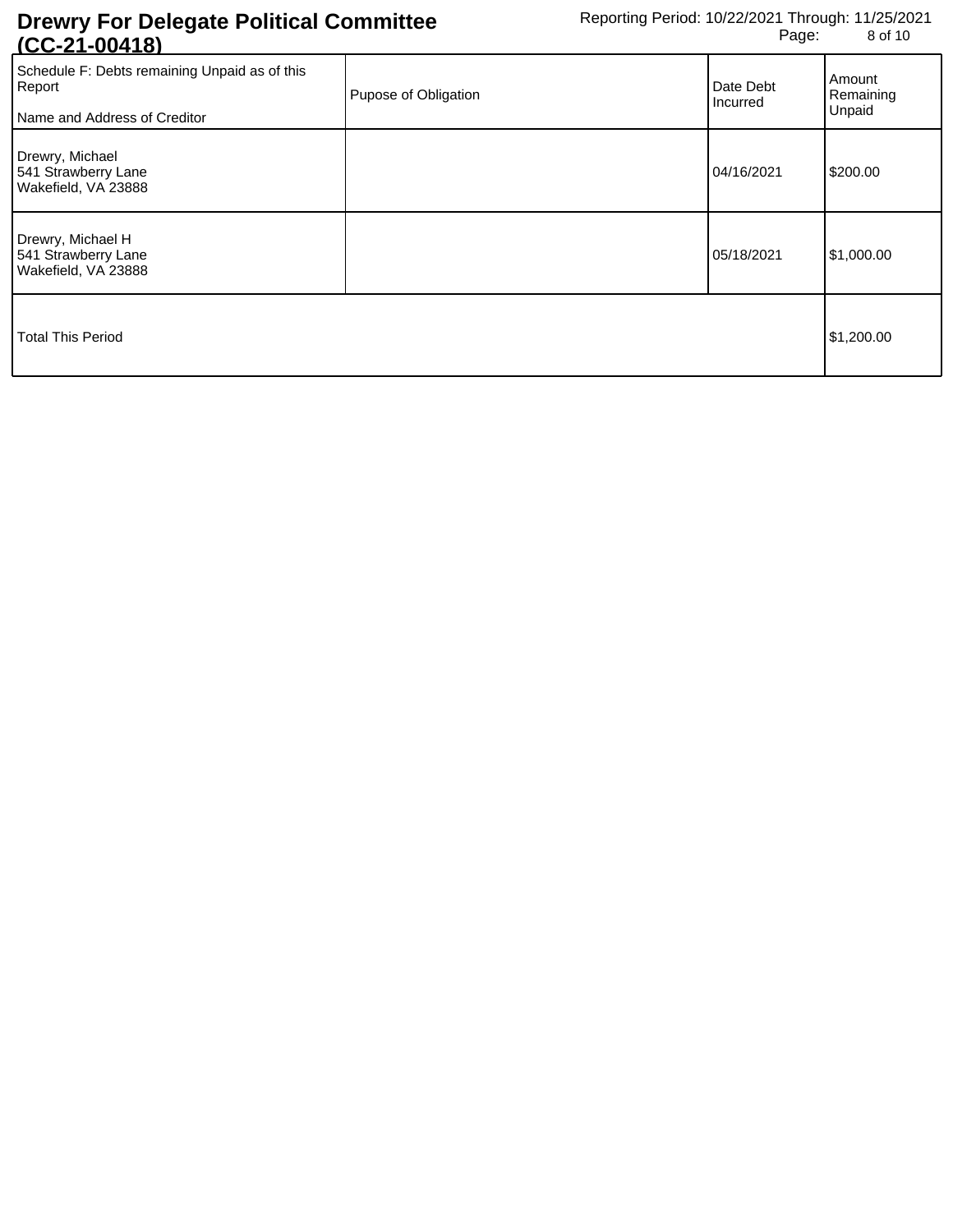| <b>Schedule G: Statement of Funds</b>                          | Number of<br><b>Contributions</b> | Amount      |             |
|----------------------------------------------------------------|-----------------------------------|-------------|-------------|
| <b>Contributions Received This Period</b>                      |                                   |             |             |
| 1. Schedule A [Over \$100]                                     | 3                                 | \$850.00    |             |
| 2. Schedule B [Over \$100]                                     | 3                                 | \$14,079.10 |             |
| 3. Un-itemized Cash Contributions [\$100 or less]              | 27                                | \$758.00    |             |
| 4. Un-itemized In-Kind Contributions [\$100 or less]           | 2                                 | \$56.85     |             |
| 5. Total                                                       | 35                                |             | \$15,743.95 |
| <b>Bank Interest, Refunded Expenditures and Rebates</b>        |                                   |             |             |
| 6. Schedule C [also enter on Line 17b on Schedule H]           |                                   |             | \$0.00      |
| <b>Expenditures Made This Period</b>                           |                                   |             |             |
| 7. Schedule B [From line 2 Above]                              |                                   | \$14,079.10 |             |
| 8. Un-itemized In-Kind contributions [From line 4 Above]       |                                   | \$56.85     |             |
| 9. Schedule D [Expenditures]                                   |                                   | \$8,488.04  |             |
| 10. Total [add lines 7, 8 and 9]                               |                                   |             | \$22,623.99 |
| <b>Reconciliation of Loan Account</b>                          |                                   |             |             |
| 11. Beginning loan balance [from line 15 of last report]       |                                   | \$1,200.00  |             |
| 12. Loans received this period [from Schedule E-Part 1]        |                                   | \$0.00      |             |
| 13. Subtotal                                                   |                                   |             | \$1,200.00  |
| 14. Subtract: Loans repaid this period [from Schedule E-Part2] |                                   | \$0.00      |             |
| 15. Ending loan balance                                        |                                   |             | \$1,200.00  |